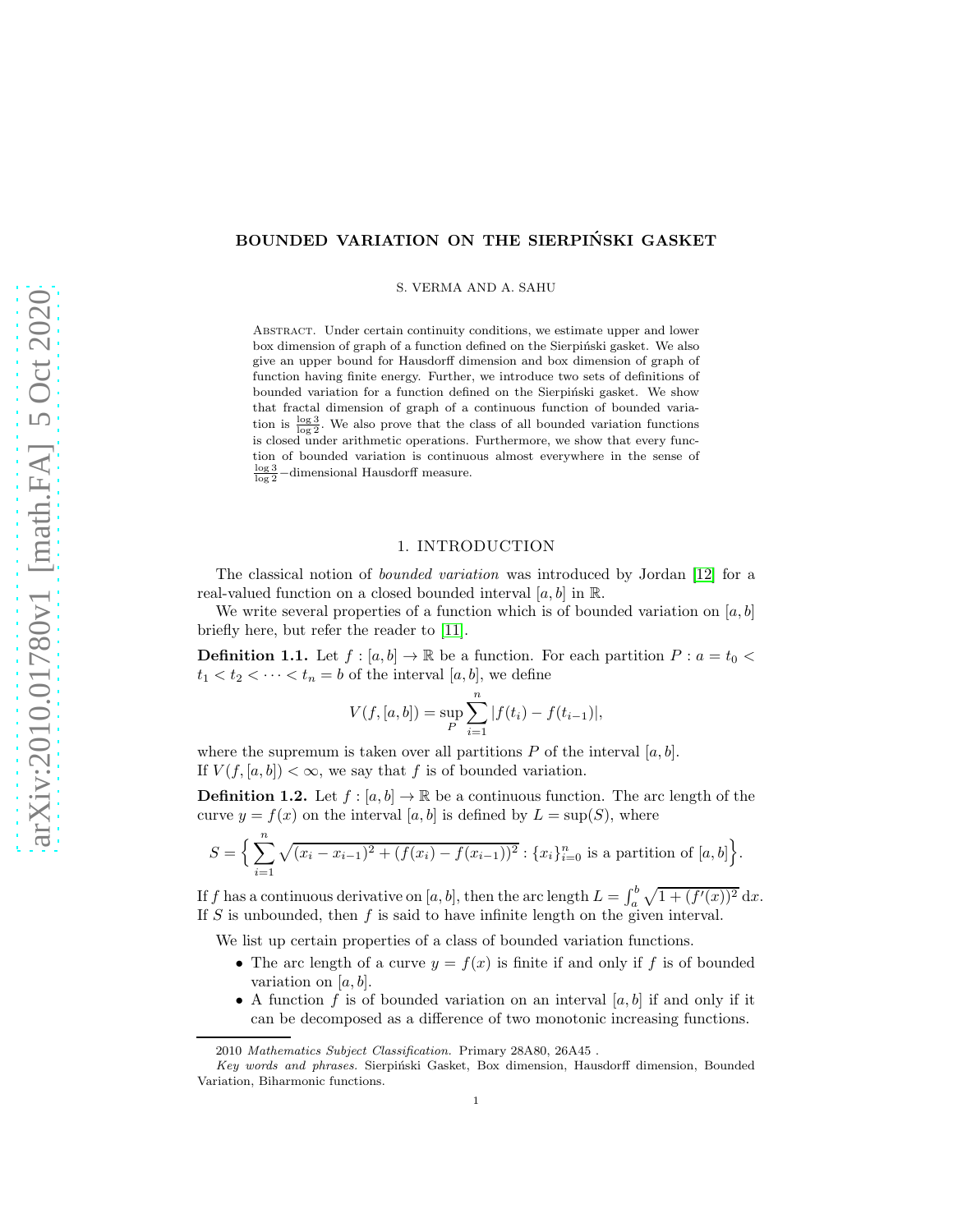#### 2 S. VERMA AND A. SAHU

• If f is of bounded variation on [a, b], then f is differentiable almost everywhere and discontinuous at most at a countable number of points.

Let us recall the following theorem due to Liang [\[15\]](#page-13-2) which relate fractal dimension and bounded variation.

**Theorem 1.3.** If  $f : [a, b] \rightarrow \mathbb{R}$  is continuous and of bounded variation then  $\dim_H(G_f) = \dim_B(G_f) = 1.$ 

Recently, using  $L^1$  Korevaar-Schoen class at the critical exponent, a notion of bounded variation on fractal domain is introduced in [\[2\]](#page-13-3). Further, they study certain properties of the class of bounded variation such as locality property, coarea estimate and Sobolev type inequalities. They also prove that functions of bounded variation induce Radon measures on the domain. Now, We turn our attention to [\[2,](#page-13-3) Conjecture 5.3], which conveys that non-constant continuous (or smooth) functions of bounded variation on the Sierpinski gasket can not exist, this is absurd. However, our definition of bounded variation on SG includes all Lipschitz continuous functions.

In this paper, we introduce two sets of new definitions of bounded variation for functions defined on the Sierpiński gasket. Further, we study similar properties of such functions as above. Our approach is different from that of [\[2\]](#page-13-3) in the sense that we are focused on oscillation of the function. We hope that our notion will find further applications in the research area related to Fourier series, calculus of variations, Koksma-Hlawka type inequalities on the Sierpinski gasket. The reader is encouraged to see [\[1,](#page-13-4) [3,](#page-13-5) [5,](#page-13-6) [6,](#page-13-7) [7\]](#page-13-8) and references therein for recent works on bounded variation functions defined on non-fractal domains.

#### 2. SETUP

2.1. Code space. For this part, we refer the reader to [\[4\]](#page-13-9). Let  $(X, d)$  be a complete metric space. Let  $\{f_1, f_2, \ldots, f_N\}$  be a finite sequence of contraction maps,  $f_n: X \to X$ , for  $n = 1, 2, \ldots, N$ . Then  $\mathcal{F} := \{X; f_1, f_2, \ldots, f_N\}$  is called a hyperbolic iterated function system or, briefly, an IFS. A map  $f_n: X \to X$  is contraction when there is a number  $0 \leq c_n < 1$  such that  $d(f_n(x), f_n(y)) \leq c_n d(x, y)$  for all  $x, y \in X$ . The number  $c_n$  is called a contraction factor for  $f_n$  and the number  $c_{\mathcal{F}} = \max\{c_1, c_2, \ldots, c_N\}$  is called a contraction factor for  $\mathcal{F}$ .

Let  $\Omega$  denote the set of all infinite sequences of symbols  $\{\sigma_k\}_{k=1}^{\infty}$  belonging to the alphabet  $\{1, 2, ..., N\}$ . We write  $\sigma = \sigma_1 \sigma_2 \sigma_3 \cdots \in \Omega$  to denote a typical element of  $\Omega$ , and we write  $\sigma_k$  to denote the kth element of  $\sigma \in \Omega$ . Then  $(\Omega, d_{\Omega})$  is a compact metric space, where the metric  $d_{\Omega}$  is defined by  $d_{\Omega}(\sigma,\omega) = 0$  when  $\sigma = \omega$  and  $d_{\Omega}(\sigma,\omega) = 2^{-k}$  when k is the least index for which  $\sigma_k \neq \omega_k$ . We call  $\Omega$  the code space associated with the IFS  $\mathcal{F}$ .

Let  $\sigma \in \Omega$  and  $x \in X$ . Then, using the contractivity of F, it is straightforward to prove that

$$
\phi_{\mathcal{F}}(\sigma) := \lim_{k \to \infty} f_{\sigma_1} \circ f_{\sigma_2} \circ \cdots \circ f_{\sigma_k}(x)
$$

exists, is independent of x, and depends continuously on  $\sigma$ . Furthermore, the convergence to the limit is uniform in  $x$ , for  $x$  in any compact subset of  $X$ . Let  $A_{\mathcal{F}} = {\phi_{\mathcal{F}}(\sigma) : \sigma \in \Omega}.$  Then  $A_{\mathcal{F}} \subset X$  is called the attractor of  $\mathcal{F}$ . The continuous function

$$
\phi : \Omega \to A_{\mathcal{F}}
$$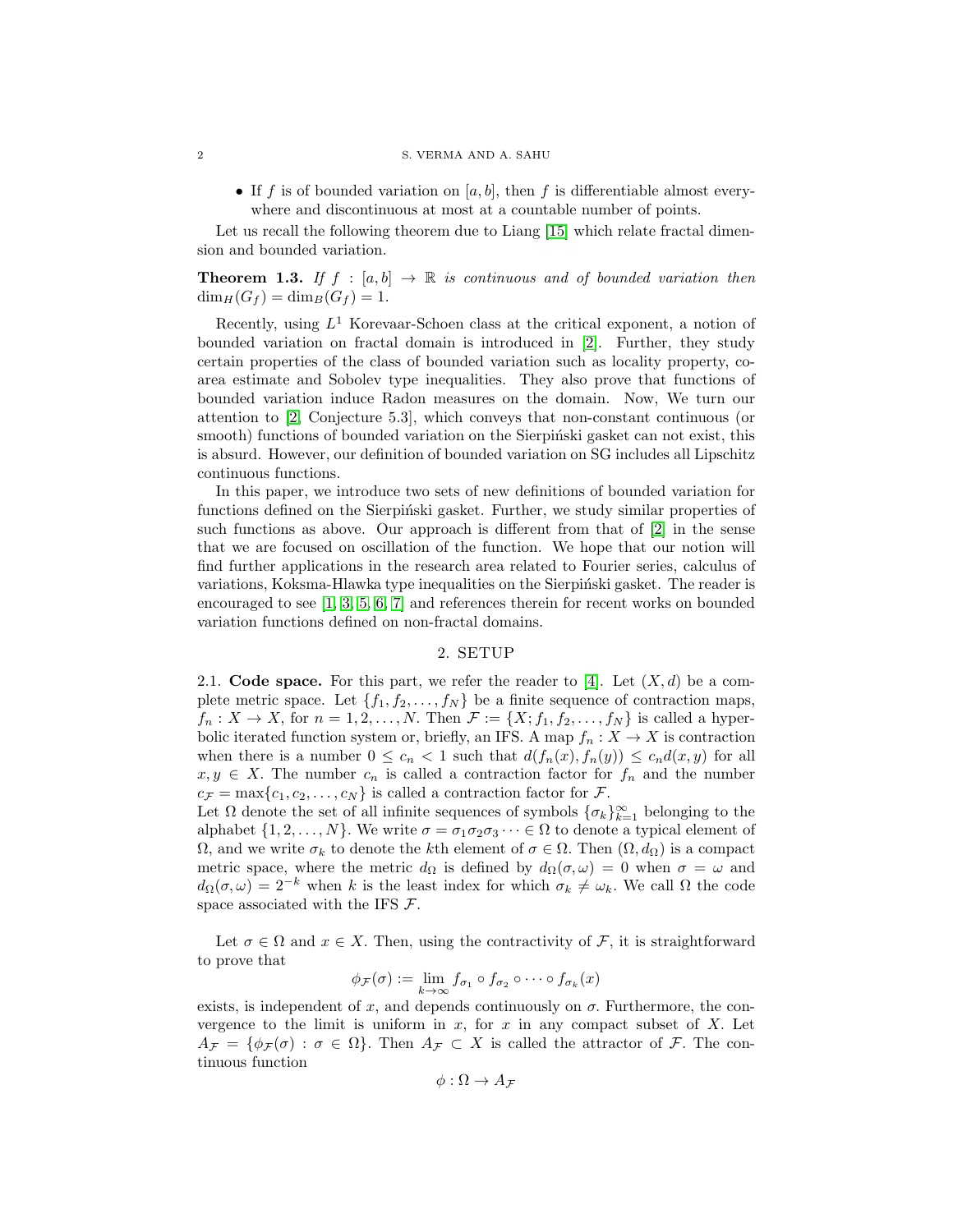is called the address function of F. We call  $\phi_{\mathcal{F}}^{-1}(\{x\}) = \{\sigma \in \Omega : \phi_{\mathcal{F}}(\sigma) = x\}$  the set of addresses of the point  $x \in A_{\mathcal{F}}$ .

We order the elements of  $\Omega$  according to

 $\sigma \prec \omega$  if and only if  $\sigma_k < \omega_k$ ,

where k is the least index for which  $\sigma_k \neq \omega_k$ . We observe that all elements of  $\Omega$  are less than or equal to  $\overline{N} = NNN \dots$  and greater than or equal to  $\overline{1} = 111 \dots$  Note that  $\phi_{\mathcal{F}}^{-1}(\lbrace x \rbrace)$  contains a unique largest element. Let  $\mathcal F$  be a hyperbolic IFS with attractor  $A_{\mathcal{F}}$  and address function  $\phi_{\mathcal{F}} : \Omega \to A_{\mathcal{F}}$ . Let

$$
\tau_{\mathcal{F}}(x) = \max\{\sigma \in \Omega : \phi_{\mathcal{F}}(\sigma) = x\}
$$

for all  $x \in A_{\mathcal{F}}$ . Then

$$
\Omega_{\mathcal{F}} := \{ \tau_{\mathcal{F}}(x) : x \in A_{\mathcal{F}} \}
$$

is called the tops code space and

 $\tau_F : A_F \to \Omega_F$ 

is called the tops function corresponding to the IFS  $\mathcal{F}$ . It can be seen that the tops function  $\tau_{\mathcal{F}} : A_{\mathcal{F}} \to \Omega_{\mathcal{F}}$  is one-one and onto. For  $x, y \in A_{\mathcal{F}}$ , we define  $w^x := \tau_{\mathcal{F}}(x)$  and  $w^y := \tau_{\mathcal{F}}(y)$ . Without loss of generality we assume  $w^x \prec w^y$ . We define  $\Omega_{[x,y]} = \{ \sigma \in \Omega_{\mathcal{F}} : \tau_{\mathcal{F}}(x) \prec \sigma \prec \tau_{\mathcal{F}}(y) \} \cup \{w^x, w^y\}.$ 

2.2. Sierpinski gasket. The reader is encouraged to consult  $[17, 13]$  $[17, 13]$  for a detailed study on the Sierpinski gasket. First we recall a well-known construction of the Sierpiński gasket by Iterated Function System. Let us consider three points  $q_i$  (i =  $(1, 2, 3)$ , in  $\mathbb{R}^2$ , which are at equidistant from each other. Corresponding to each of these points, we define maps  $u_i : \mathbb{R}^2 \to \mathbb{R}^2$  by  $u_i(x) = (x + q_i)/2$ . The invariant set of IFS  $\{u_i : i = 1, 2, 3\}$ , is called the Sierpinski gasket (SG for short), that is,

$$
SG = \cup_{i=1}^{3} u_i(SG).
$$

For  $n \in \mathbb{N}$ , we denote the collection of all words with length n by  $\{1,2,3\}^n$ , that is, if  $w \in \{1,2,3\}^n$  then  $w = w_1, w_2 \ldots w_n$  where  $w_i \in \{1,2,3\}$ . We define, for  $w \in \{1, 2, 3\}^n$ ,

$$
u_w = u_{w_1} \circ u_{w_2} \circ \cdots \circ u_{w_n}
$$
 and  $q_w = u_{w_1 w_2 \ldots w_{n-1}}(q_{w_n}).$ 

Define  $V_0 = \{q_1, q_2, q_3\}$ . We call  $V_0$  the set of vertices of SG. For any positive integer *n*, we define  $V_n$  to be the union of all  $u_w(V_0)$  with  $w \in \{1,2,3\}^n$ . Define  $V_* = \bigcup_{n=1}^{\infty} V_n$ . We define  $\Gamma_0$  to be the complete graph on the vertex set  $V_0$ . Having constructed graph  $\Gamma_{m-1}$  with vertex set  $V_{m-1}$  for some  $m \geq 1$ , we define the graph  $\Gamma_m$  on  $V_m$  as follows: for any  $x, y \in V_m$ , the edge relation  $x \sim_m y$  to hold if and only if  $x = u_i(x')$ ,  $y = u_i(y')$  with  $x' \sim_{m-1} y'$  and  $i \in \{1, 2, 3\}$ . Equivalently,  $x \sim_m y$  if and only if there exists  $\omega \in \{1,2,3\}^n$  such that  $x, y \in u_{\omega}(V_0)$ . For  $m = 0,1,2,...$ , we define graph energies  $E_m$  on  $\Gamma_m$  by

$$
E_m(f) := \left(\frac{5}{3}\right)^m \sum_{x \sim_m y} (f(x) - f(y))^2.
$$

It is well known that the graph energy sequence  ${E_m}$  defined as above satisfies  $E_{m-1}(f) = \min E_m(\tilde{f})$ , where the minimum is taken over all  $\tilde{f}$  satisfy  $\tilde{f}|_{V_{m-1}} = f$ for any  $f: V_* \to \mathbb{R}$  and for any  $m \geq 1$ . By above, for each function f on  $V_*$ , sequence  ${E_m(f)}_{m=0}^{\infty}$  is increasing. We call

$$
E(f) := \lim_{m \to \infty} E_m(f)
$$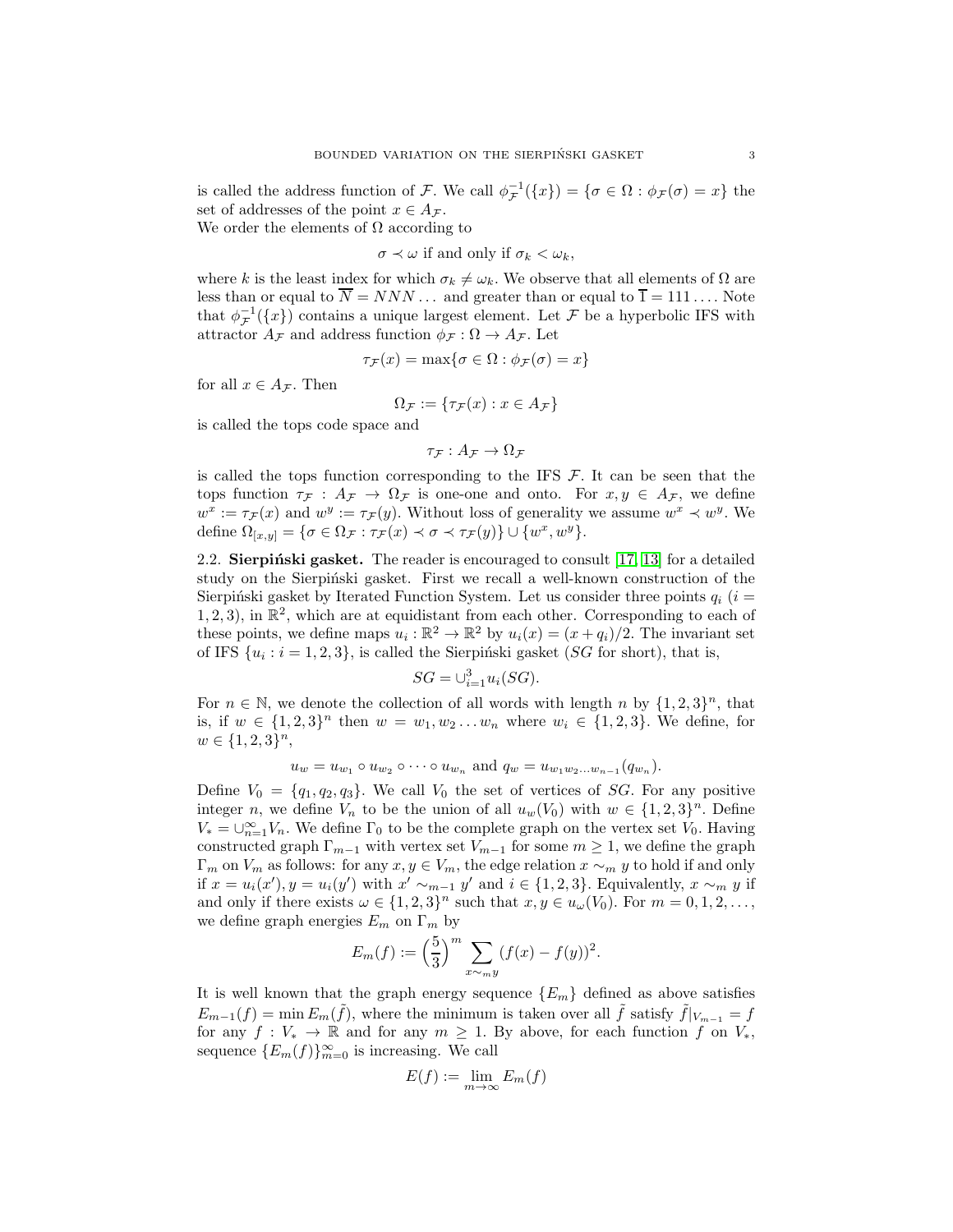the energy of f on  $V_*$ . Furthermore, we say f has finite energy if  $E(f) < +\infty$ . It is well known that any function f with  $E(f) < +\infty$  is uniformly continuous on  $V_*$ . Thus f can be uniquely extended to a continuous function on SG since  $V_*$  is dense in SG.

We call f a harmonic function on SG if  $E_{m-1}(f) = E_m(f)$  for all  $m \geq 1$ . The following property is the well-known  $\frac{4}{5} - \frac{2}{5}$ " rule for harmonic functions.

**Lemma 2.1.** Let h be a harmonic function on SG. Let  $(i, j, k)$  be a permutation of  $(1, 2, 3)$ . Then

$$
h(q_{ij}) = \frac{2}{5}h(q_i) + \frac{2}{5}h(q_j) + \frac{1}{5}h(q_k).
$$

Generally, for any  $w = w_1 \dots w_m \in \{1, 2, 3\}^m$ , we have

$$
h(q_{wij}) = \frac{2}{5}h(q_{wi}) + \frac{2}{5}h(q_{wj}) + \frac{1}{5}h(q_{wk}),
$$

where wi, wj, wk and wij to be the word  $w_1 \ldots w_m i$ ,  $w_1 \ldots w_m j$ ,  $w_1 \ldots w_m k$  and  $w_1 \ldots w_m i j$ , respectively.

From the above lemma, we observe that a harmonic function  $h$  is determined by its values on  $V_0$ . We also obtain that h has the following min-max property:

$$
\min_{x \in V_0} h(x) \le h(y) \le \max_{x \in V_0} h(x), \text{ for any } y \in SG.
$$

In particular,  $h$  is constant on SG if it is constant on  $V_0$ .

2.3. Fractal dimensions. We shall summarize two notions of fractal dimension briefly here, but refer the reader to [\[9\]](#page-13-12).

**Definition 2.2.** For a non-empty subset  $U \subset \mathbb{R}^n$ , the diameter of U is defined as  $|U| = \sup \{ ||x - y||_2 : x, y \in U \},\$ 

where  $\|\cdot\|_2$  denotes the Euclidean norm. Let F be a subset of  $\mathbb{R}^n$  and s a nonnegative real number, the s-dimensional Hausdorff measure of  $F$  is defined as

$$
\mathcal{H}^s(F) = \lim_{\delta \to 0^+} \Big[ \inf \Big\{ \sum_{i=1}^{\infty} |U_i|^s : F \subseteq \cup U_i, \ |U_i| < \delta \Big\} \Big].
$$

**Definition 2.3.** Let  $F \subseteq \mathbb{R}^n$  and  $s \geq 0$ . The Hausdorff dimension of F is defined as

$$
\dim_H(F) = \inf\{s : \mathcal{H}^s(F) = 0\} = \sup\{s : \mathcal{H}^s(F) = \infty\}.
$$

**Definition 2.4.** Let F be a nonempty bounded subset of  $\mathbb{R}^n$  and let  $N_{\delta}(F)$  be the smallest number of sets of diameter at most  $\delta$  which can cover F. The lower box dimension and upper box dimension of F respectively are defined as

$$
\underline{\dim}_B(F) = \lim_{\delta \to 0^+} \frac{\log N_{\delta}(F)}{-\log \delta},
$$

and

$$
\overline{\dim}_B(F) = \overline{\lim}_{\delta \to 0^+} \frac{\log N_{\delta}(F)}{-\log \delta}.
$$

If the above two are equal, we call the common value as the box dimension of  $F$ , that is,

$$
\dim_B(F) = \lim_{\delta \to 0^+} \frac{\log N_{\delta}(F)}{-\log \delta}.
$$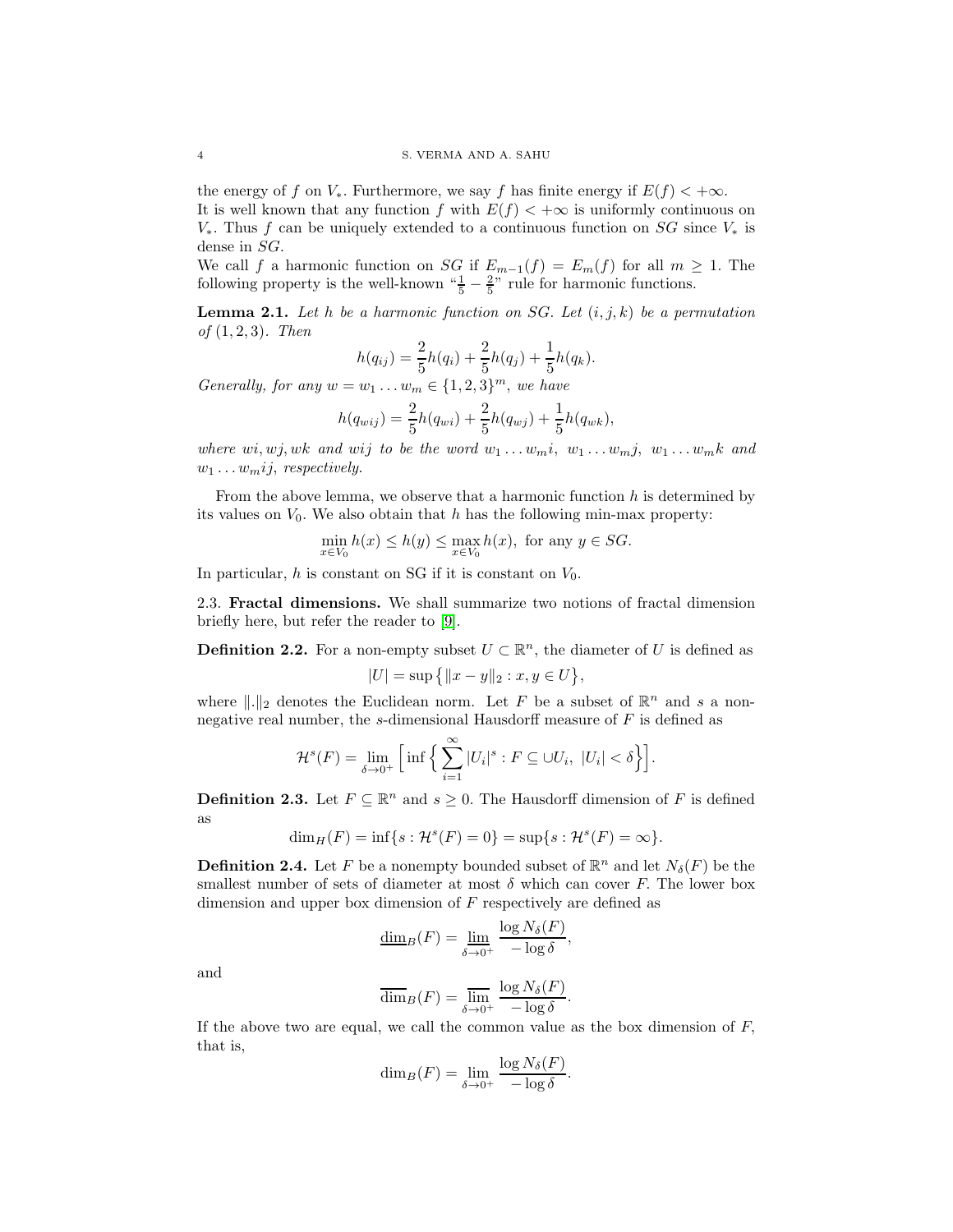In the sequel, we shall use the following result of [\[9\]](#page-13-12), which reveals a fundamental property of the Hausdorff dimension and box dimension.

<span id="page-4-0"></span>**Theorem 2.5.** Let  $A \subseteq \mathbb{R}^n$  and  $f : A \to \mathbb{R}^m$  a Lipschitz map. Then  $\dim_H (f(A)) \leq$  $\dim_H(A)$  and  $\dim_B(f(A)) \leq \dim_B(A)$ .

#### 3. GRAPH OF FUNCTION ON THE SIERPIŃSKI GASKET

<span id="page-4-1"></span>**Lemma 3.1.** If  $f : SG \to \mathbb{R}$  is continuous on SG, then  $\dim_H(G_f) \geq \frac{\log 3}{\log 2}$ .

*Proof.* In view of Theorem [2.5,](#page-4-0) a Lipschitz onto map  $\mathcal{T}_f : G_f \to SG$  defined by  $\mathcal{T}_f((t, f(t))) = t$ , produces the result.

Maximum range of f over a part  $u_w(SG)$  is defined by

$$
R_f[u_w(SG)] = \sup_{x,y \in u_w(SG)} |f(x) - f(y)|.
$$

<span id="page-4-3"></span>**Lemma 3.2.** Let  $f : SG \to \mathbb{R}$  be continuous. Suppose that  $\delta = \frac{1}{2^n}$  for some  $n \in \mathbb{N}$ . If  $N_{\delta}(SG)$  denotes the number of  $\delta$ -cubes that intersect graph of f, then

$$
2^{n} \sum_{w \in \{1,2,3\}^n} R_f[u_w(SG)] \leq N_{\delta}(SG) \leq 2 \cdot 3^{n} + 2^{n} \sum_{w \in \{1,2,3\}^n} R_f[u_w(SG)].
$$

*Proof.* By using continuity of f, the number of cubes of side length  $\delta$  in the part above  $u_w(SG)$  that intersect the graph of f is at least  $\frac{R_f[u_w(SG)]}{\delta}$  and at most  $2+\frac{R_f[u_w(SG)]}{\delta}$ . Now, summing over all such parts yields  $2^n\sum_{w\in\{1,2,3\}^n}R_f[u_w(SG)]$ lower bound and  $2 \cdot 3^n + 2^n \sum_{w \in \{1,2,3\}^n} R_f[u_w(SG)]$  upper bound of  $N_{\delta}(SG)$ .  $\Box$ 

<span id="page-4-2"></span>**Theorem 3.3.** Let  $f : SG \to \mathbb{R}$  be a continuous function.

- (1) Suppose  $|f(x)-f(y)| \le c ||x-y||^s$ ,  $\forall x, y \in SG$ , where  $c > 0$  and  $0 \le s \le 1$ . Then  $\dim_H(G_f) \leq \overline{\dim}_B(G_f) \leq 1 - s + \frac{\log 3}{\log 2}$ . The conclusion remains true if Hölder condition holds when  $||x - y|| < \delta$  for some  $\delta > 0$ .
- (2) Suppose that there are numbers  $c > 0, \delta_0 > 0$  and  $0 \leq s \leq 1$  with the following property: for each  $y \in SG$  and  $0 < \delta < \delta_0$  there exists x such that  $||x - y||$  ≤ δ and

$$
|f(x) - f(y)| \ge c\delta^{s}.
$$
  
Then  $\underline{\dim}_{B}(G_f) \ge 1 - s + \frac{\log 3}{\log 2}.$ 

*Proof.* (1) Since f satisfies Hölder condition, we have  $R_f[u_w(SG)] \leq \frac{c}{2^{ns}}$ . From the previous lemma, we obtain  $N_{\delta}(SG) \leq 2.3^{n} + c2^{n(1-s)}3^{n}$ . Upper boxdimension of  $G_f$  can be estimated in the following way

$$
\overline{\lim}_{\delta \to 0} \frac{\log N_{\delta}(SG)}{-\log \delta} \le \lim_{n \to \infty} \frac{\log(2.3^n + c2^{n(1-s)}3^n)}{\log 2^n}.
$$

Which produces  $\overline{\lim}_{\delta \to 0} \frac{\log N_{\delta}(SG)}{-\log \delta} \leq 1 - s + \frac{\log 3}{\log 2}$ .

(2) Using hypothesis, we get  $R_f[u_w(SG)] \geq c\delta^s = \frac{c}{2^{ns}}$ . The previous lemma yields  $N_{\delta}(SG) \geq c2^{n(1-s)}3^n$ . We estimate lower box dimension of  $G_f$  in the similar manner and arrive at  $\underline{\dim}_B G_f \geq 1 - s + \frac{\log 3}{\log 2}$ .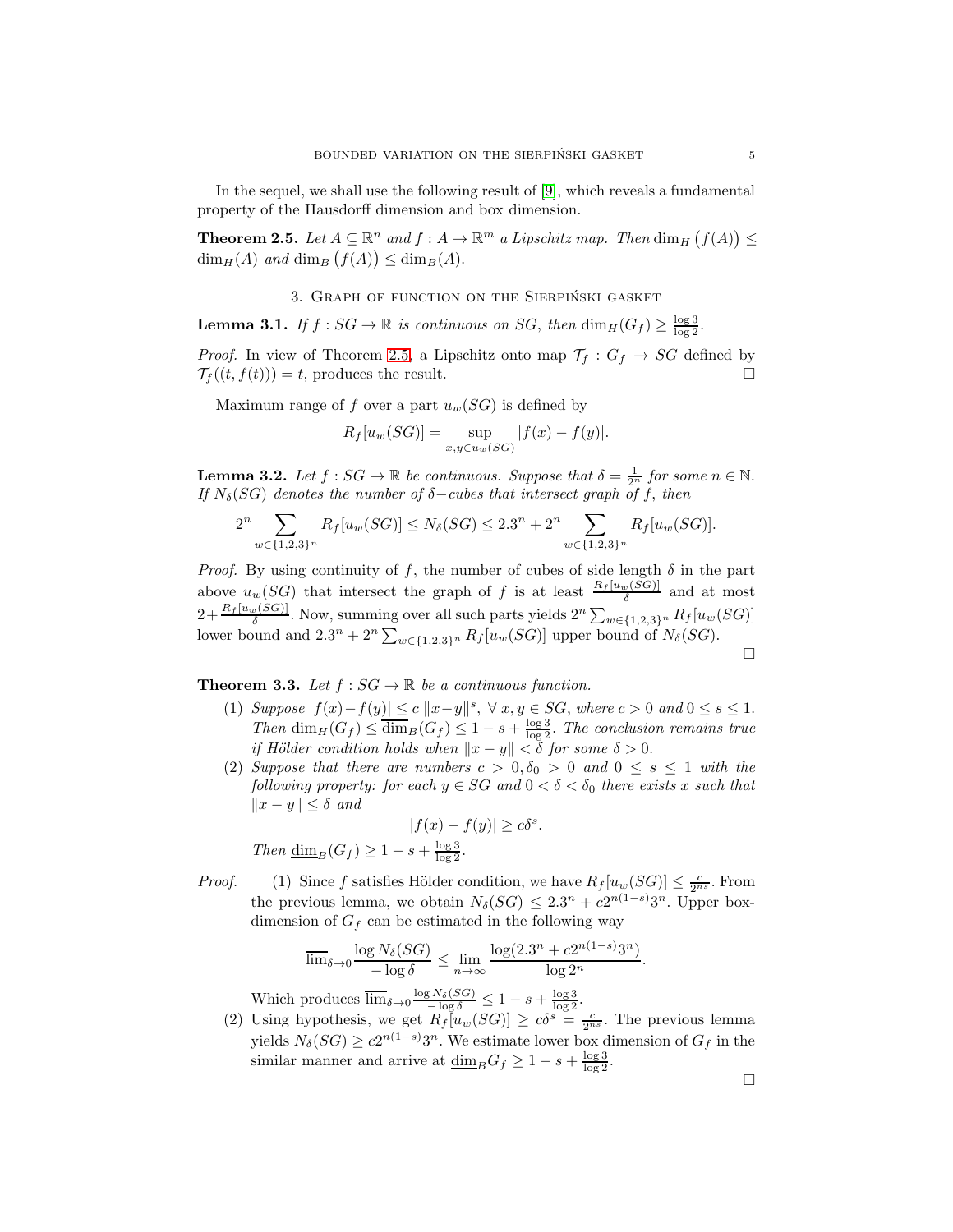<span id="page-5-0"></span>**Theorem 3.4** ([\[10\]](#page-13-13)). Let  $f: V_* \to \mathbb{R}$  be a function. Then

$$
\sup_{x,y \in V_*} \frac{|f(x) - f(y)|}{\|x - y\|^\sigma} \le 9 \sqrt{E(f)}
$$

where  $\sigma = \frac{\log(5/3)}{2 \log 2}$ .

**Theorem 3.5.** If  $f : SG \to \mathbb{R}$  is a continuous function and  $E(f) < \infty$  then

$$
\frac{\log 3}{\log 2} \le \dim_H(G_f) \le \overline{\dim}_B(G_f) \le \frac{\log(108/5)}{2\log 2}.
$$

*Proof.* Proof follows from Theorems [3.1](#page-4-1) and [3.4.](#page-5-0)  $\Box$ 

The sapce of all biharmonic functions forms a vector space of dimension 6. For more details about biharmonic functions, the reader is referred to [\[14,](#page-13-14) [18\]](#page-13-15). Now, we will discuss about box dimension of biharmonic functions on the SG.

Theorem 3.6. Let f be a biharmonic function on SG. Then

$$
\frac{\log 3}{\log 2} \le \dim_H(G_f) \le \overline{\dim}_B(G_f) \le \frac{\log(18/5)}{\log 2}.
$$

Proof. By definition of biharmonic function, we note that

<span id="page-5-1"></span>
$$
\Delta f(q_{wij}) = \frac{2}{5} \Delta f(q_{wij}) + \frac{2}{5} \Delta f(q_{wij}) + \frac{1}{5} \Delta f(q_{wk}),
$$
  
\n
$$
4f(q_{wij}) - f(q_{wij}) - f(q_{wij}) - f(q_{upjk}) - f(q_{whi}) = \frac{2}{3} 5^{-m} \Delta f(q_{wij}),
$$
  
\n
$$
4f(q_{wjk}) - f(q_{wj}) - f(q_{wk}) - f(q_{wij}) - f(q_{whi}) = \frac{2}{3} 5^{-m} \Delta f(q_{wjk}),
$$
  
\n
$$
4f(q_{wki}) - f(q_{wk}) - f(q_{wi}) - f(q_{wij}) - f(q_{wjk}) = \frac{2}{3} 5^{-m} \Delta f(q_{wki}).
$$

From the above equations, one deduces

$$
f(q_{wij}) = \frac{f(q_{wk}) + 2f(q_{wij})}{5} + \frac{1}{3}5^{-m} \Big( \frac{3}{5} \Delta f(q_{wij}) + \frac{1}{5} \Delta f(q_{wki}) + \frac{1}{5} \Delta f(q_{wjk}) \Big).
$$

Using Equation [3.1,](#page-5-1)

$$
f(q_{wij}) = \frac{1}{5} f(q_{wk}) + \frac{2}{5} f(q_{wi}) + \frac{2}{5} f(q_{wj}) + \frac{1}{3} 5^{-m} \Big( \frac{7}{25} \Delta f(q_{wk}) + \frac{9}{25} \Delta f(q_{wi}) + \frac{9}{25} \Delta f(q_{wj}) \Big).
$$

Similar expressions for  $f(q_{wjk})$  and  $f(q_{wki})$  can be obtained. From [\[16,](#page-13-16) Lemma 5.1], we get

$$
|f(q_{wk}) - f(q_{wij})| = |f(q_{wk}) - \frac{1}{5}f(q_{wk}) + \frac{2}{5}f(q_{wj}) + \frac{2}{5}f(q_{wi})
$$
  
+ 
$$
\frac{1}{3}5^{-m} \Big( \frac{7}{25} \Delta f(q_{wk}) + \frac{9}{25} \Delta f(q_{wi}) + \frac{9}{25} \Delta f(q_{wj}) \Big) |
$$
  

$$
\leq |f(q_{wk}) - \frac{1}{5}f(q_{wk}) + \frac{2}{5}f(q_{wi}) + \frac{2}{5}f(q_{wj})| + \frac{5^{-m}}{3}K
$$
  

$$
\leq \Big(\frac{6}{5}\Big)^{m+1} \Big(\frac{1}{2}\Big)^{m+1} + \frac{1}{3} \Big(\frac{1}{5}\Big)^{m+1} 5K,
$$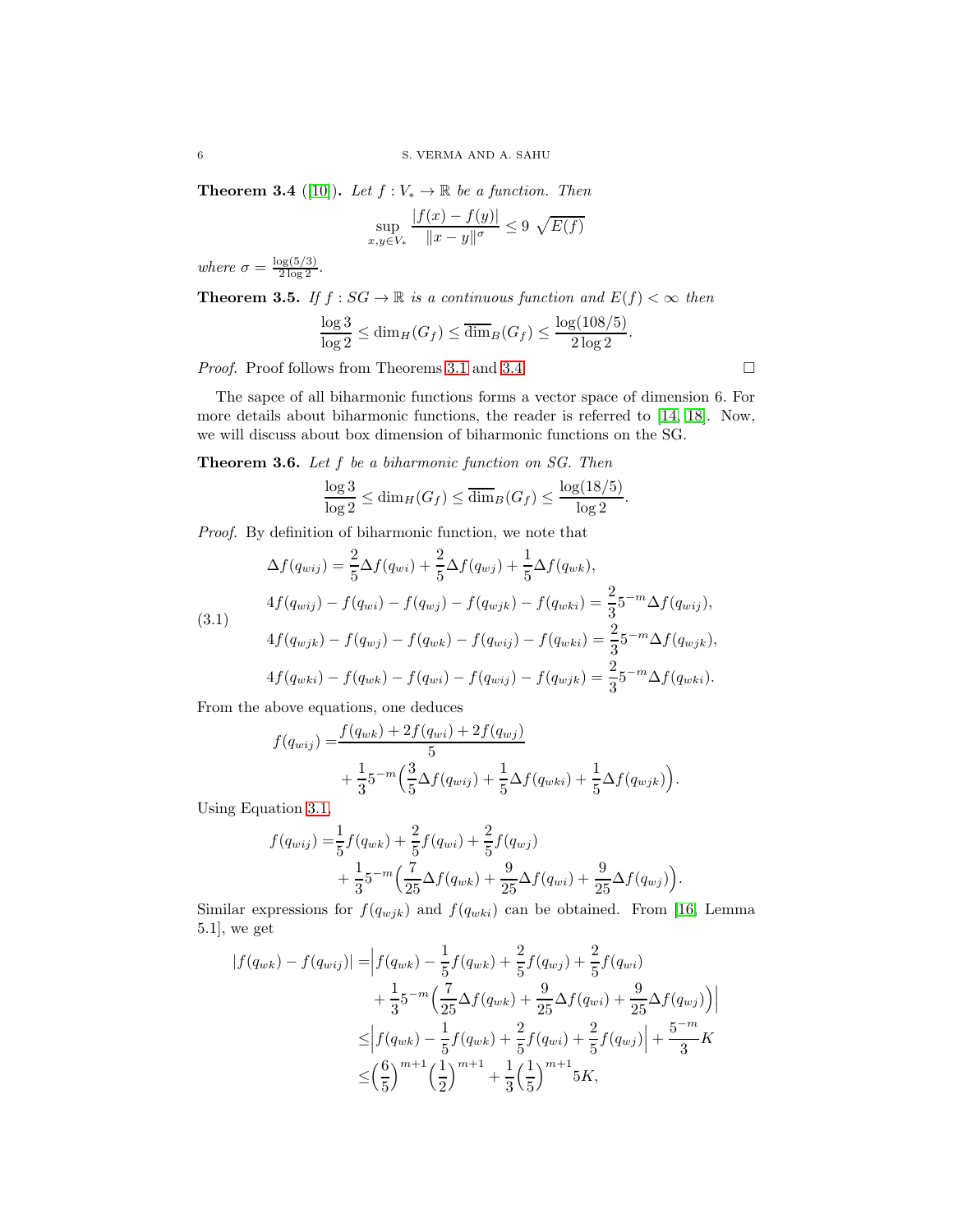where  $K$  is a suitable constant. Therefore, number of triangular boxes required to cover is equal to

$$
\left[\left(\frac{6}{5}\right)^{m+1}\left(\frac{1}{2}\right)^{m+1} + \frac{1}{3}\left(\frac{1}{5}\right)^{m+1} 5K\right] 2^{m+1} = \left(\frac{6}{5}\right)^{m+1} + \frac{1}{3}\left(\frac{2}{5}\right)^{m+1} 5K.
$$

Now,

$$
\overline{\dim}_B(G_f) = \lim_{\delta \to 0^+} \frac{\log N_{\delta}(G_f)}{-\log \delta}
$$
\n
$$
\leq \lim_{m \to \infty} \frac{\log 3^{m+1} \left[ \left( \frac{6}{5} \right)^{m+1} + \frac{1}{3} \left( \frac{2}{5} \right)^{m+1} 5K \right]}{(m+1) \log 2}
$$
\n
$$
= \lim_{m \to \infty} \frac{(m+1) \log 3}{(m+1) \log 2} + \lim_{m \to \infty} \frac{\log \left[ \left( \frac{6}{5} \right)^{m+1} + \frac{1}{3} \left( \frac{2}{5} \right)^{m+1} 5K \right]}{(m+1) \log 2}
$$
\n
$$
= \frac{\log 3}{\log 2} + \lim_{m \to \infty} \frac{\log \left( \frac{6}{5} \right)^{m+1}}{(m+1) \log 2} + \lim_{m \to \infty} \frac{\log \left[ 1 + \frac{5K}{3} \left( \frac{1}{3} \right)^{m+1} \right]}{(m+1) \log 2}
$$
\n
$$
= \frac{\log(18/5)}{\log 2}.
$$

This completes the proof.

For  $f : SG \to \mathbb{R}$ , we define total oscillation of order n by

$$
R(n, f) = \sum_{w \in \{1, 2, 3\}^n} R_f[u_w(SG)].
$$

We construct a new class of functions (see; for instance, [\[8\]](#page-13-17)) in the following way:

$$
\mathcal{C}^{\alpha}(SG) := \{ f : SG \to \mathbb{R} : f \text{ is measurable and } ||f||_{\mathcal{C}^{\alpha}} < \infty \}
$$

where  $0 \leq \alpha \leq 1$  and  $||f||_{\mathcal{C}^{\alpha}} := \sup_{n \in \mathbb{N}} \frac{R(n,f)}{n(\frac{\log 3}{\alpha})}$  $\frac{R(n,j)}{2^{n(\frac{\log 3}{\log 2}-\alpha)}}$ . The proof of the upcoming theorem follows on lines similar to [\[8,](#page-13-17) Theorem 3.1]. However, we include the proof for reader's convenience.

<span id="page-6-0"></span>**Theorem 3.7.** Let  $f : SG \to \mathbb{R}$  be a continuous function and let  $0 < \gamma < 1$ . Then  $\overline{\dim}_B(G_f) = 1 - \gamma + \frac{\log 3}{\log 2}$  if and only if  $f \in \Big(\cap_{\alpha < \gamma} C^{\alpha}(SG)\Big) \setminus \Big(\cup_{\beta > \gamma} C^{\beta}(SG)\Big)$ .

*Proof.* We start with  $\overline{\dim}_B(G_f) = 1 - \gamma + \frac{\log 3}{\log 2}$ . Since  $\overline{\dim}_B(G_f) = 1 + \overline{\lim}_{n \to \infty} \frac{\log R(n, f)}{n \log 2}$ , for each  $\epsilon > 0$  we have the following:

(1) there exists  $n_0 \in \mathbb{N}$  such that  $R(n, f) \leq 2^{n(\frac{\log 3}{\log 2} - \gamma + \epsilon)}$  for every  $n > n_0$ ,

(2) a sequence  $(n_k)$  with  $n_k \to \infty$  and  $R(n, f) \geq 2^{n_k(\frac{\log 3}{\log 2} - \gamma - \epsilon)}$ .

Using the boundedness of f and (1), we obtain  $R(n, f) \leq K2^{n(\frac{\log 3}{\log 2} - \gamma + \epsilon)}$ ,  $\forall n \in \mathbb{N}$ , where  $K$  is chosen sufficiently large constant and depending on  $f$ . This in turn yields  $f \in \bigcap_{\alpha < \gamma} C^{\alpha}(SG)$ . Now, (2) produces  $f \notin \bigcup_{\beta > \gamma} C^{\beta}(SG)$ .

To obtain the other side, we consider  $f \in \bigcap_{\alpha < \gamma} C^{\alpha}(SG)$ . That is, for each  $\epsilon > 0$ , we have  $f \in C^{\gamma-\epsilon}(SG)$ . More precisely,  $R(n, f) \leq K2^{n(\frac{\log 3}{\log 2} - \gamma + \epsilon)}$  for every  $n \in \mathbb{N}$ and for some constant  $K > 0$ . From the very definition of the upper box dimension, it is simple to see that  $\overline{\dim}_B(G_f) \leq 1 - \gamma + \frac{\log 3}{\log 2}$ . Now we turn our focus on the other part, that is,  $f \notin \bigcup_{\beta > \gamma} C^{\beta}(SG)$ . In other words, for each  $\epsilon > 0$ ,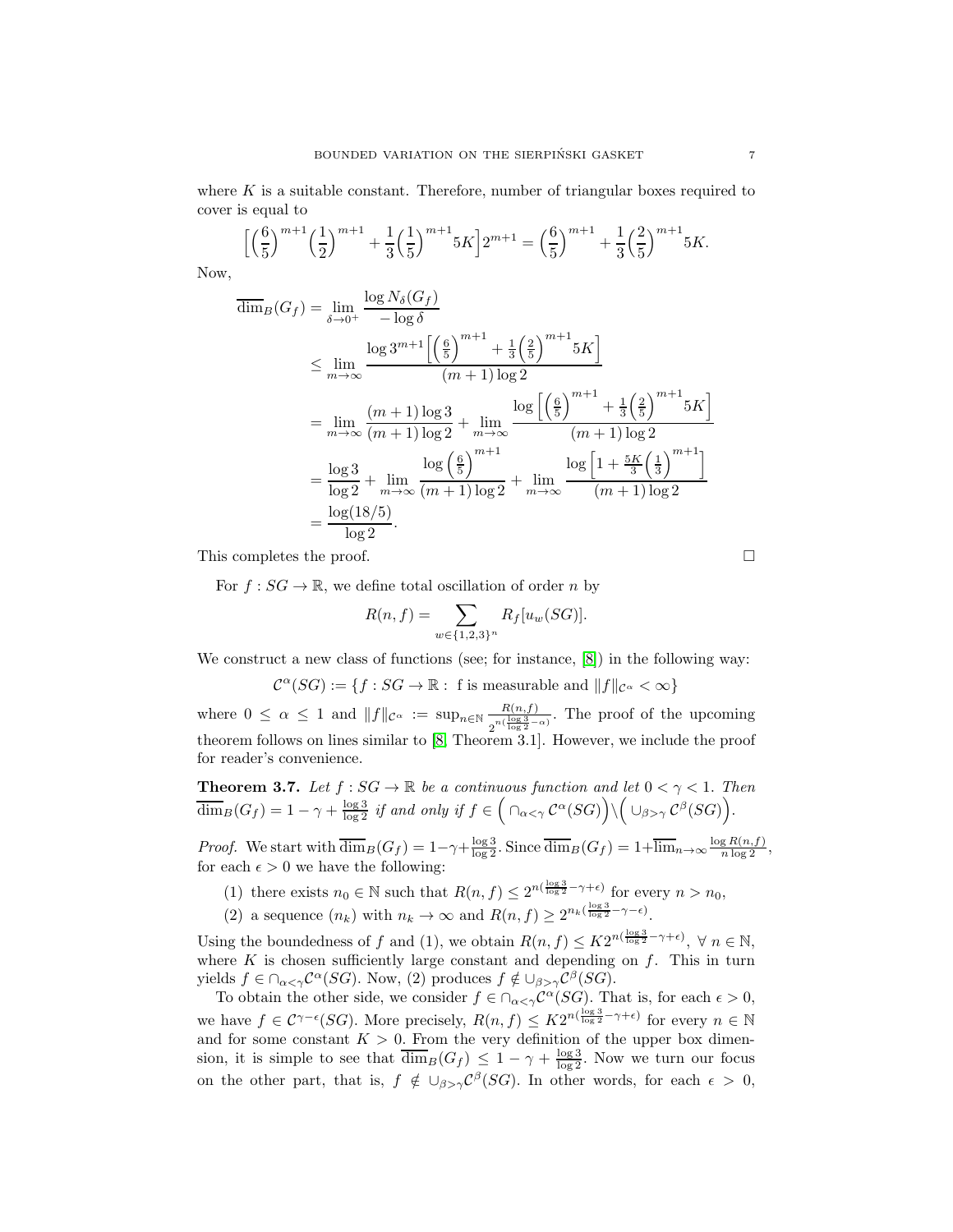$f \notin C^{\gamma+\epsilon}(SG)$ . Moreover, there exists a sequence  $(n_k)$  depending on  $\epsilon$  such that  $R(n, f) \geq 2^k 2^{n_k(\frac{\log 3}{\log 2} - \gamma - \epsilon)}$ . The boundedness of f provides a subsequence  $(n_{k_m})$  of  $(n_k)$  such that  $(n_{k_m}) \to \infty$  as  $m \to \infty$ . This gives  $\overline{\dim}_B(G_f) \geq 1 - \gamma - \epsilon + \frac{\log 3}{\log 2}$ . Since  $\epsilon > 0$  was arbitrary real number, we therefore have  $\overline{\dim}_B(G_f) \geq 1 - \gamma + \frac{\log 3}{\log 2}$ .  $\Box$ 

Remark 3.8. We have the following with respect to the end points

$$
\overline{\dim}_B(G_f) = \frac{\log 3}{\log 2} \iff f \in \cap_{0 < \epsilon < 1} \mathcal{C}^{1-\epsilon}(SG)
$$

and

$$
\overline{\dim}_B(G_f) = 1 + \frac{\log 3}{\log 2} \iff f \notin \cup_{0 < \epsilon < 1} \mathcal{C}^\epsilon(SG).
$$

Remark 3.9. Theorem [3.7](#page-6-0) strengthens Theorem [3.3.](#page-4-2)

4. Bounded Variation

**Definition 4.1.** (A) Let  $f : SG \to \mathbb{R}$  be a function. If a function f satisfies

$$
\sup_{n \in \mathbb{N}} \sum_{w \in \{1,2,3\}^n} R_f[u_w(SG)] < \infty
$$

then we say  $f$  is of bounded variation on  $SG$ . In this case, the total variation of  $f$ is denoted by  $V(f) = \sup_{n \in \mathbb{N}} \sum_{w \in \{1,2,3\}^n} R_f[u_w(SG)].$ 

**Definition 4.2.** (B) Let  $f : SG \to \mathbb{R}$  be a function. If function f satisfies

$$
\sup_{n \in \mathbb{N}} \sum_{w \in \{1,2,3\}^n} R_f[u_w(V_0)] < \infty
$$

then we say  $f$  is of bounded variation.

<span id="page-7-0"></span>**Example 4.3.** The function  $f : SG \to \mathbb{R}$  defined by  $f(x_1, x_2) = x_1$  is a Lipschitz continuous but it is not of bounded variation with respect to the definition  $(A)$ because

$$
\sum_{w \in \{1,2,3\}^n} R_f[u_w(SG)] = \sum_{w \in \{1,2,3\}^n} \frac{1}{2^n} = \left(\frac{3}{2}\right)^n \to \infty \text{ as } n \to \infty.
$$

**Example 4.4.** Consider the function  $f : SG \to \mathbb{R}$  defined by

$$
f(x) = \begin{cases} 0 & \text{if } x \in V_* \\ 1 & \text{otherwise.} \end{cases}
$$

It is straightforward to check that the function  $f$  is of bounded variation with respect to definition  $(B)$  but is not of bounded variation with respect to definition (A).

**Example 4.5.** Consider the function  $f : SG \to \mathbb{R}$  defined by

$$
f(x) = \begin{cases} 1 & \text{if } x = q_1 \\ 0 & \text{otherwise.} \end{cases}
$$

We see that the function  $f$  is of bounded variation with respect to both definitions.

Theorem 4.6. The above two definitions are equivalent for the set of all continuous functions on SG.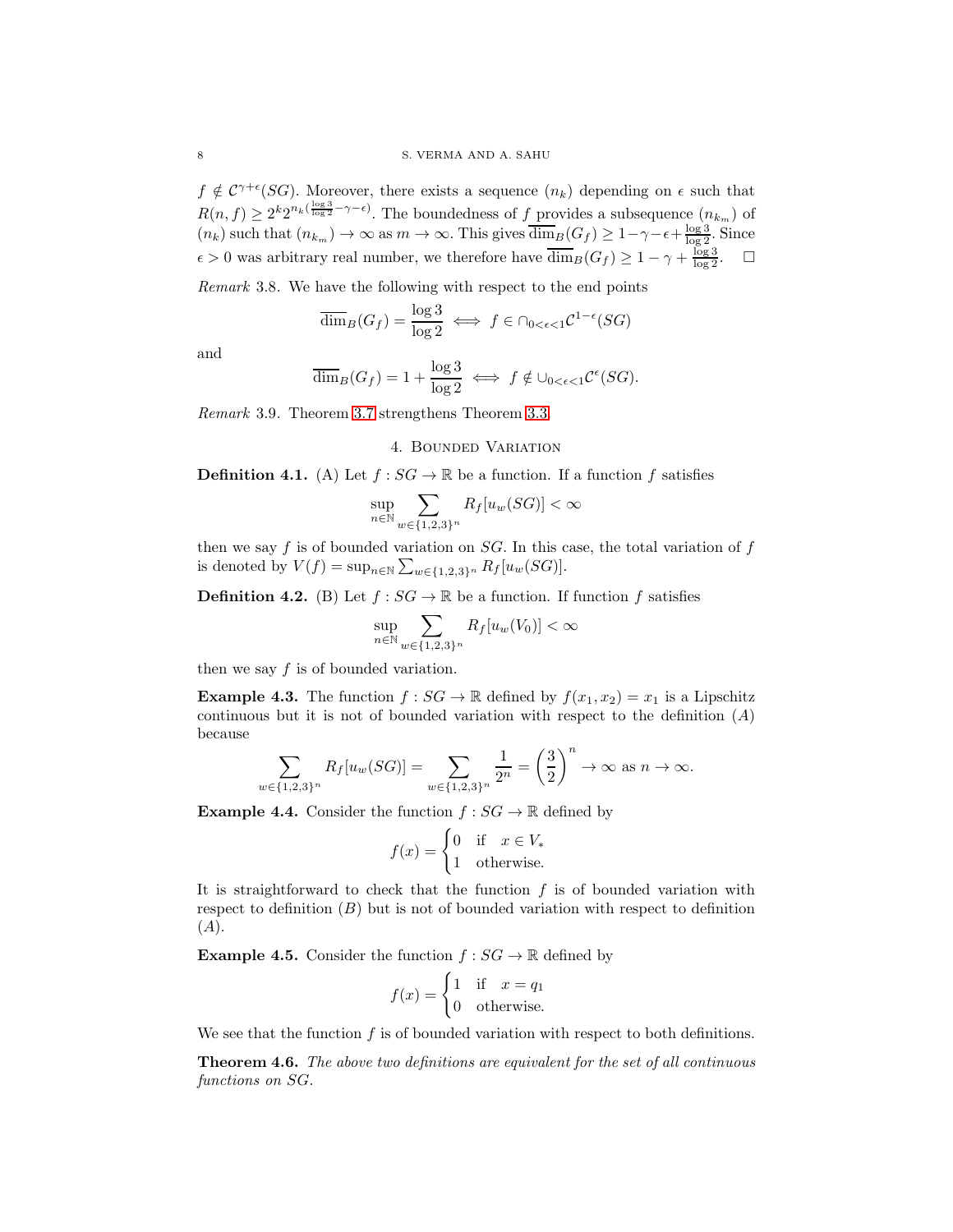*Proof.* Since  $V_*$  is dense in SG, we have the required result.

**Definition 4.7.** (C) Let  $f : SG \to \mathbb{R}$  be a function. For each partition  $P : \overline{1} =$  $w^0 \prec w^1 \prec w^2 \prec \cdots \prec w^n = \overline{3}$  of  $\Omega_{\mathcal{F}}$ , we define variation of f over SG as

$$
V(f, SG, P) = \sum_{i=1}^{n} \left| f(\phi_{\mathcal{F}}(\omega^{i})) - f(\phi_{\mathcal{F}}(\omega^{i-1})) \right|.
$$

Let us define total variation of  $f$  over SG as

$$
V(f, SG) := \sup_P V(f, SG, P),
$$

where the supremum is taken over all partitions P of the tops code space  $\Omega_{\mathcal{F}}$ . If  $V(f, SG) < \infty$ , we say that f is of bounded variation. The set of all functions of bounded variation on  $SG$  will be denoted by  $\mathcal{BV}(SG)$ .

Remark 4.8. Note that the space  $\mathcal{BV}(SG)$  is a Banach space with respect to the norm  $||f|| := |f(q_1)| + V(f, SG)$ , where  $q_1 = \phi_{\mathcal{F}}(T)$ .

The next theorem shows that definition  $(A)$  and definition  $(C)$  are equivalent. The proof of the next theorem follows from the very construction of the Sierpinski gasket, and from definitions  $(A)$  and  $(C)$  of bounded variation, hence omitted.

#### **Theorem 4.9.** The definitions  $(A)$  and  $(C)$  given above are equivalent.

Remark 4.10. In the light of Example [4.3,](#page-7-0) we may conjecture that every nonconstant Lipschitz function is not of bounded variation with respect to  $(A)$ . Therefore, we need to introduce some other definitions of bounded variation on SG.

To include Lipschitz class in bounded variation class, we define another set of definitions of bounded variation on SG.

**Definition 4.11.**  $(A^*)$  Let  $f : SG \to \mathbb{R}$  and  $s = \frac{\log 3}{\log 2}$ . If function f satisfies

$$
\sup_{n\in\mathbb{N}}\sum_{w\in\{1,2,3\}^n}\left(R_f[u_w(SG)]\right)^s<\infty
$$

then we say f is of bounded variation on  $SG$ . In this case, the total variation of f is denoted by  $V^*(f) = \sup_{n \in \mathbb{N}} \sum_{w \in \{1,2,3\}^n} (R_f[u_w(SG)])^s$ .

Similar to the above,  $(B^*)$  and  $(C^*)$  can be defined corresponding to  $(B)$  and (C) respectively.

<span id="page-8-0"></span>Note 4.12. Every Lipschitz function is of bounded variation in the sense of  $(A^*)$ on SG. Let  $f : SG \to \mathbb{R}$  such that  $|f(x) - f(y)| \le K ||x - y||_2$ . Then

$$
\sum_{w \in \{1,2,3\}^n} R_f[u_w(SG)] \le \sum_{w \in \{1,2,3\}^n} \left(\frac{K}{2^n}\right)^s = \sum_{w \in \{1,2,3\}^n} \frac{K^s}{3^n} = K^s
$$

holds for every  $n$ . Hence,  $f$  is of bounded variation on SG. This can be compared with [\[2,](#page-13-3) Conjecture 5.3].

Remark 4.13. We could prove that every non-constant harmonic function h is not of bounded variation with respect to the above definitions. Furthermore, we have  $0 < E(h) < \infty$ . Authors of [\[2\]](#page-13-3) have obtained a similar result as above, for details, see [\[2,](#page-13-3) Theorem 5.2].

 $\Box$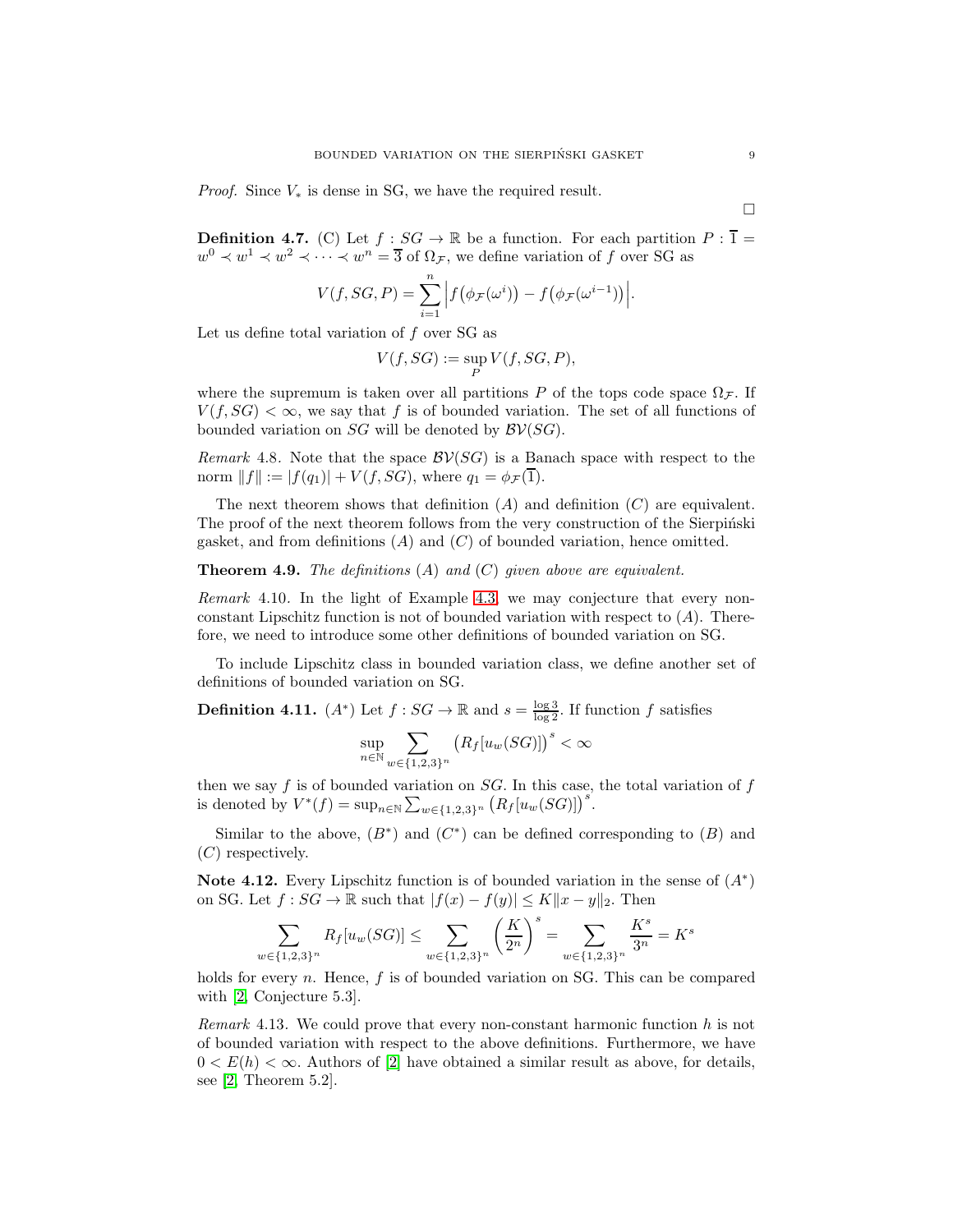The next theorem tells that the class of bounded variation functions in the sense of  $(A^*)$  is larger than that of  $(A)$ .

**Theorem 4.14.** Let  $f : SG \to \mathbb{R}$ . If f is of bounded variation in the sense of  $(A)$ then it is also bounded variation in the sense of  $(A^*)$ .

*Proof.* Since 
$$
s = \frac{\log 3}{\log 2} > 1
$$
, the result follows immediately.

To prove an analogous result of univariate case in the current study, that is, a function of bounded variation on interval can be decomposed into difference of two increasing functions, we need the following definitions.

**Definition 4.15.** Let  $f : SG \to \mathbb{R}$  be a function. For  $x, y \in SG$  we define  $x \prec y$  if  $w^x \prec w^y$ . A function f is said to be increasing if  $f(x) < f(y)$  whenever  $x \prec y$ .

**Definition 4.16.** Let  $f : SG \to \mathbb{R}$  be a function. For each  $x, y \in SG$  and partition  $P: w^x = w^0 \prec w^1 \prec w^2 \prec \cdots \prec w^n = w^y$  of  $\Omega_{[x,y]}$ , we define variation of f as

$$
V(f, \phi_{\mathcal{F}}(\Omega_{[x,y]}), P) = \sum_{i=1}^{n} \left| f(\phi_{\mathcal{F}}(\omega^{i})) - f(\phi_{\mathcal{F}}(\omega^{i-1})) \right|.
$$

Let us define total variation of f over  $\phi_{\mathcal{F}}(\Omega_{[x,y]})$  as

$$
V(f,\phi_{\mathcal{F}}(\Omega_{[x,y]})) := \sup_{P} V(f,[x,y],P),
$$

where the supremum is taken over all partitions P of  $\Omega_{[x,y]}$ .

**Example 4.17.** Let  $\mu$  be a Borel measure on SG. A mapping  $f : SG \to \mathbb{R}$  defined by  $f(x) = \mu(\phi_{\mathcal{F}}(\Omega_{[q_1,x]}))$  and  $f(q_1) = 0$ , is of bounded variation on SG.

The proofs of the upcoming lemma and theorem are same as that of their counterpart in univariate case. Hence we omit.

**Lemma 4.18.** If  $f : SG \to \mathbb{R}$  is a function of bounded variation. then the function  $g:SG \to \mathbb{R}$  defined by  $g(x) = V(f, \phi_{\mathcal{F}}(\Omega_{[q_1,x]})\big)$  is an increasing.

**Theorem 4.19.** If  $f : SG \to \mathbb{R}$  is a function of bounded variation in the sense of (A). then there exist two increasing functions  $f_1$  and  $f_2$  such that  $f = f_1 - f_2$ . Similar result holds in terms of definition  $(A^*)$ .

**Theorem 4.20.** If  $f : SG \to \mathbb{R}$  is continuous and of bounded variation in the sense of (A). Then  $\dim_B(G_f) = \dim_H(G_f) = \frac{\log 3}{\log 2}$ .

*Proof.* In view of Lemma [3.1,](#page-4-1) we have  $\dim_B G_f \ge \dim_H G_f \ge \frac{\log 3}{\log 2}$ . Let  $\delta = \frac{1}{2^n}$  for some  $n \in \mathbb{N}$ . From Lemma [3.2,](#page-4-3) we know that the number of  $\delta$ -cubes that intersect the graph of  $f$  is

$$
N_{\delta}(G_f) \le 2.3^n + 2^n \sum_{w \in \{1,2,3\}^n} R_f[u_w(SG)].
$$

Since f is of bounded variation, by definition, we have  $\sum_{w \in \{1,2,3\}^n} R_f [u_w(SG)]$  is bounded for all  $n \in \mathbb{N}$ . That is, there exists  $K > 0$  such that

$$
\sum_{w\in\{1,2,3\}^n} R_f[u_w(SG)] \le K
$$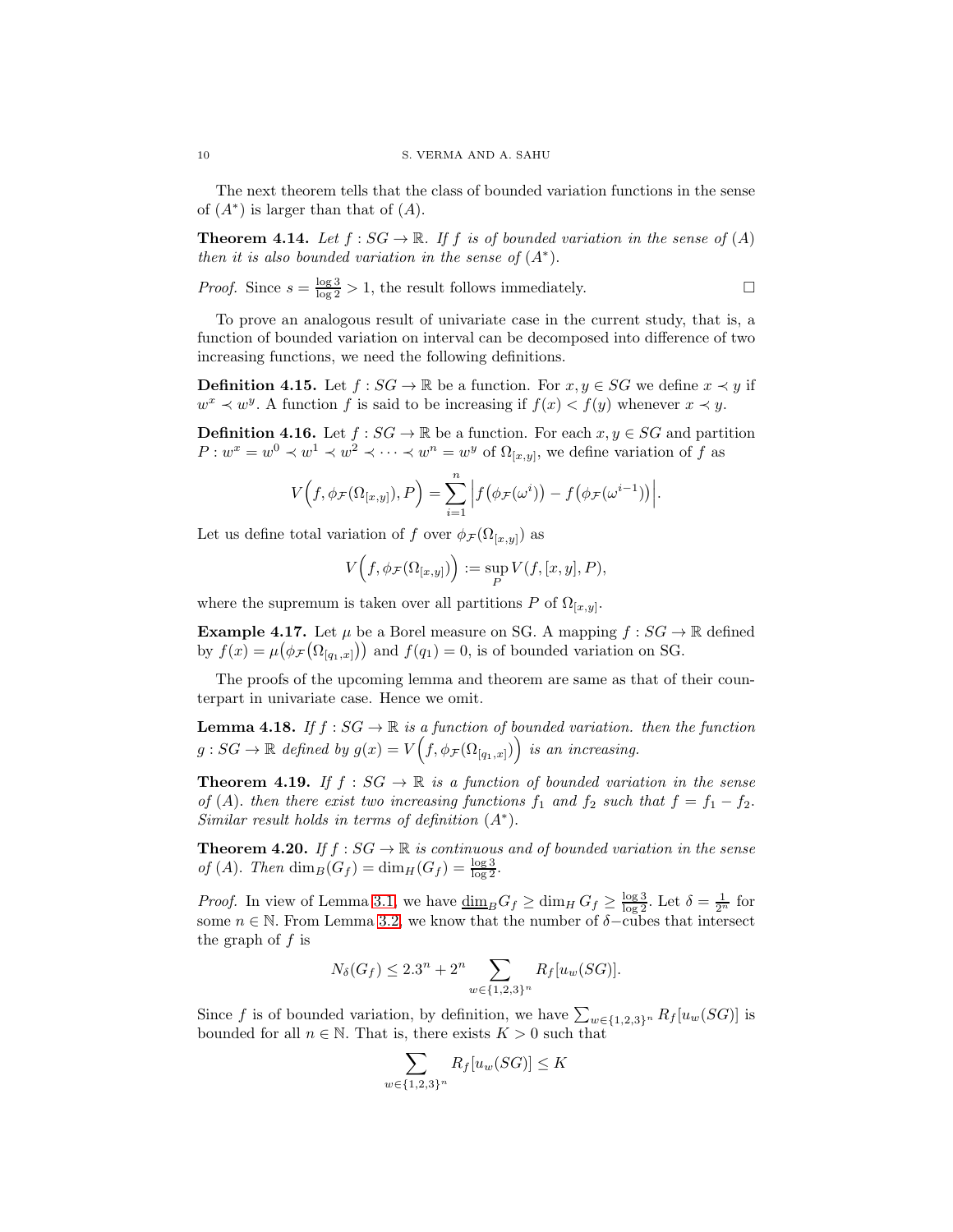for all  $n \in \mathbb{N}$ . This in turn yields

$$
\overline{\lim}_{\delta \to 0} \frac{\log N_{\delta}(G_f)}{-\log \delta} \le \lim_{\delta \to 0} \frac{\log(2.3^n + 2^n K)}{-\log \delta} \le \frac{\log 3}{\log 2},
$$

that is,  $\overline{\dim}_B(G_f) \leq \frac{\log 3}{\log 2}$ , completing the proof.

**Example 4.21.** Define a function  $f$  on  $SG$  as follows

$$
f(x,y) = \begin{cases} x\sin(\frac{1}{x}) & \text{if } x \neq 0\\ 0 & \text{otherwise.} \end{cases}
$$

The function f defined above is not of bounded variation in the sense of  $(A)$ . However, following routine calculations, we deduce that  $\dim_B(G_f) = \dim_H(G_f) =$ log 3  $\log 2$ 

We give an example of a function which is not of bounded variation in the sense of any definition and discontinuous at each point of its domain and whose box dimension and Hausdorff dimension are  $\frac{\log 3}{\log 2}$ .

**Example 4.22.** Define a function  $f : SG \to \mathbb{R}$  as follows

$$
f(x, y) = \begin{cases} 0 & \text{if } (x, y) \in \mathbb{Q} \times \mathbb{Q} \\ 1 & \text{otherwise.} \end{cases}
$$

Now, we write the graph of function f as  $G_f = \{(x, y, 0) : (x, y) \in SG \cap (\mathbb{Q} \times$  $\{\mathbb{Q}\}\cup\{(x,y,1): (x,y)\in SG\cap (\mathbb{Q}\times\mathbb{Q})^c\}:=G_0\cup G_1$  The first term in the union is countable, so Hausdorff dimension of first term is zero. Using the countable stability property of Hausdorff dimension, we have  $\dim_H(G_f) = \frac{\log 3}{\log 2}$ . We write  $\frac{\log 3}{\log 2} = \dim_H(G_f) \le \underline{\dim}_B(G_f) \le \overline{\dim}_B(G_f)$ . Using a property of upper box dimension, we have  $\overline{\dim}_B(G_0) = \overline{\dim}_B(\overline{G_0}) = \frac{\log 3}{\log 2}$  and  $\overline{\dim}_B(G_1) = \overline{\dim}_B(\overline{G_1}) = \frac{\log 3}{\log 2}$ . Since upper box dimension is finitely stable, we get  $\overline{\dim}_B(G_f) = \frac{\log 3}{\log 2}$ . Therefore,  $\dim_B(G_f) = \dim_H(G_f) = \frac{\log 3}{\log 2}.$ 

The next lemma is very useful to prove that the class of bounded variation functions is closed under addition, subtraction and multiplication.

<span id="page-10-0"></span>**Lemma 4.23.** Let  $f, g : SG \to \mathbb{R}$  be functions. Let  $X \subseteq SG$  be a nonempty subset of the Sierpiński gasket. The following inequality connects the oscillations of  $f, g$ and  $f + g$  over X;

$$
R_{f+g}[X] \le R_f[X] + R_g[X].
$$

If f and g are bounded then

$$
R_{fg}[X] \le M_g R_f[X] + M_f R_g[X],
$$

where  $M_f = \sup_{x \in X} |f(x)|$  and  $M_g = \sup_{x \in X} |g(x)|$ . In particular, we have the following

- $V(f + g) \le V(f) + V(g)$  and  $V(fg) \le M_f V(f) + M_g V(g)$ .
- $V^*(f+g) \leq 2^{s-1}(V^*(f)+V^*(g))$  and  $V^*(fg) \leq 2^{s-1}(M_g^s V^*(f)+M_f^s V^*(g)).$

*Remark* 4.24. Comparing the above lemma to  $[2, \text{Lemma } 4.14]$  we see that our total variation with respect to definition  $(A)$  follows the expression similar to univariate real-valued case. However, the total variation defined in [\[2\]](#page-13-3) does not follow similar expression.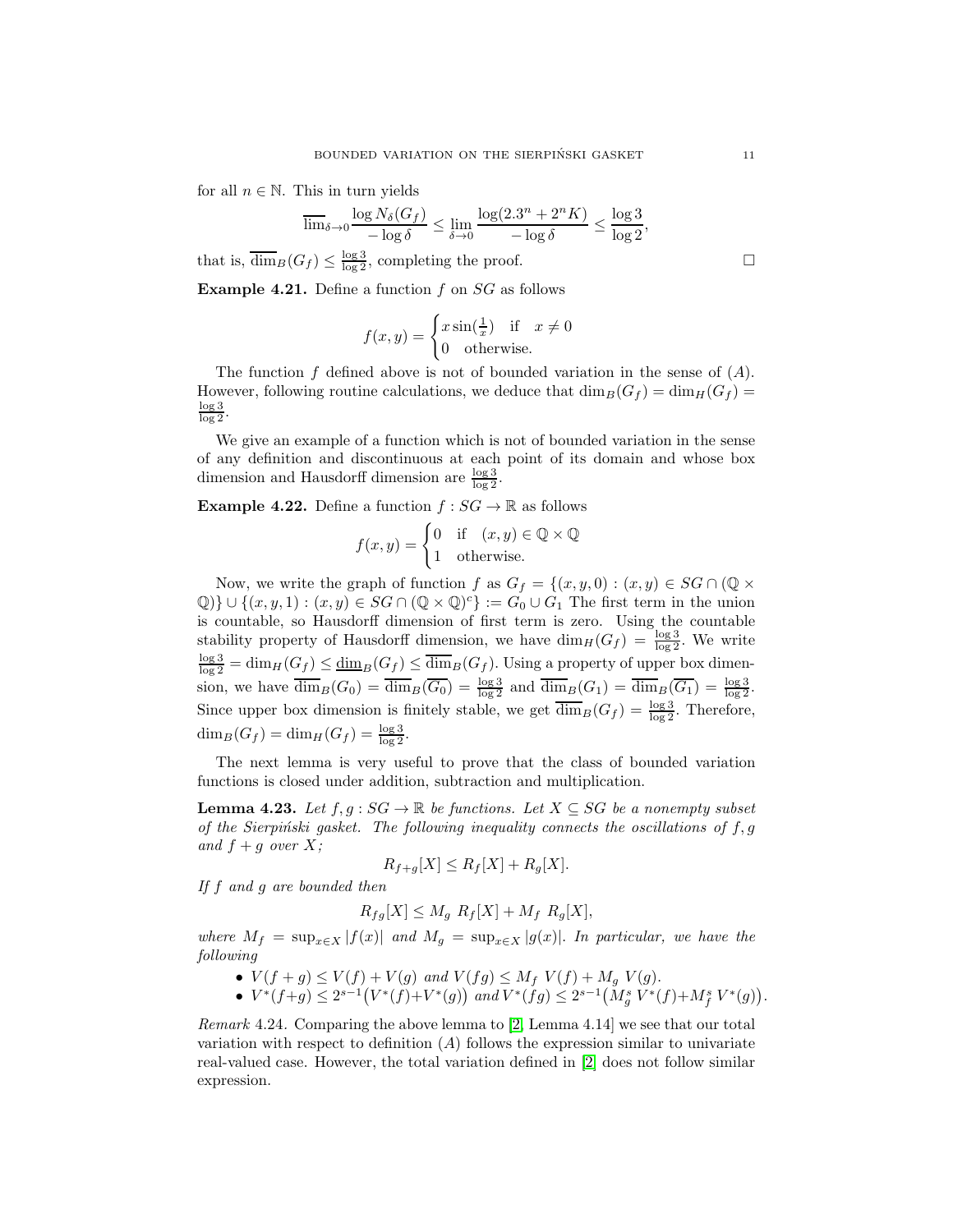The following theorem follows at once from the definitions of bounded variation and Lemma [4.23.](#page-10-0) Hence we omit the proof.

**Theorem 4.25.** The class of Bounded Variation functions in the sense of  $(A)$  or (A<sup>∗</sup> ) is closed under addition and subtraction.

<span id="page-11-0"></span>**Theorem 4.26.** The class of Bounded Variation functions in the sense of  $(A)$  or (A<sup>∗</sup> ) is closed under multiplication.

Proof. We see that if f is of bounded variation then it is bounded. Using Lemma [4.23,](#page-10-0) the result follows.

**Theorem 4.27.** The class of Bounded Variation functions in the sense of  $(A)$  is closed under division provided denominator bounded away from zero. Similar result holds in terms of definition  $(A^*)$ .

Proof. In the light of Theorem [4.26,](#page-11-0) it suffices, for the first statement, to consider the case of  $\frac{1}{f}$  for f in the class of bounded variation and  $|f| \ge m > 0$ .

Let M be the total variation of f, and for each n let  $N_n$  be the number of cells in the net of  $3^n$  cells, in which f changes sign; then

(4.1) 
$$
M \geq \sum_{w \in \{1,2,3\}^n} R_f[u_w(SG)] \geq 2mN_n.
$$

Let us set

<span id="page-11-1"></span>
$$
\sum_{w \in \{1,2,3\}^n} R_{1/f}[u_w(SG)] = \Sigma' + \Sigma'',
$$

where  $\Sigma'$  representing the sum over the cells in which f changes sign and  $\Sigma''$  the sum over the remaining cells. In each cell of the first set, we have  $R_{1/f}[u_w(SG)] \leq \frac{2}{m}$ . We denote the least upper bound and greatest lower bound of  $|f|$  in the  $u_w(SG)$ by  $M_w$  and  $m_w$  respectively. Now, for each triangular cell of the second set, we get

$$
R_{1/f}[u_w(SG)] = \frac{1}{m_w} - \frac{1}{M_w} \le \frac{(M_w - m_w)}{m^2} = \frac{R_f[u_w(SG)]}{m^2}.
$$

Using [4.1,](#page-11-1) we obtain

$$
\sum_{w \in \{1,2,3\}^n} R_{1/f}[u_w(SG)] \le \frac{M}{m^2} + \frac{2N_n}{m} \le \frac{2M}{m^2}
$$

for all  $n \in \mathbb{N}$ . Hence the proof is complete. We note that the similar technique will work for proving the result in terms of definition  $(A^*)$ .

 $\Box$ 

**Theorem 4.28.** If  $f : SG \to \mathbb{R}$  is of bounded variation on SG in the sense of  $(A)$ or  $(A^*)$  then f is continuous almost everywhere in the sense of  $\frac{\log 3}{\log 2}$  -dimensional Hausdorff measure.

*Proof.* Let  $\epsilon > 0$ . Define  $X_{\epsilon} = \{x \in SG : \text{points at which } f \text{ has a saltus } \geq \epsilon\}.$ Assume  $\frac{\log 3}{\log 2}$ - dimensional Hausdorff measure of  $X_{\epsilon}$  is positive, that is,  $\mathcal{H}^{s}(X_{\epsilon}) > 0$ , where  $s = \frac{\log 3}{\log 2}$ . Let the  $\frac{\log 3}{\log 2}$ -dimensional Hausdorff measure of SG be denoted by  $\mathcal{H}^s(SG)$ . For a triangular net of  $3^n$  cells, we observe that at least  $\left\lceil \frac{3^n \mathcal{H}^s(X_{\epsilon})}{\mathcal{H}^s(SG)} \right\rceil$  cells of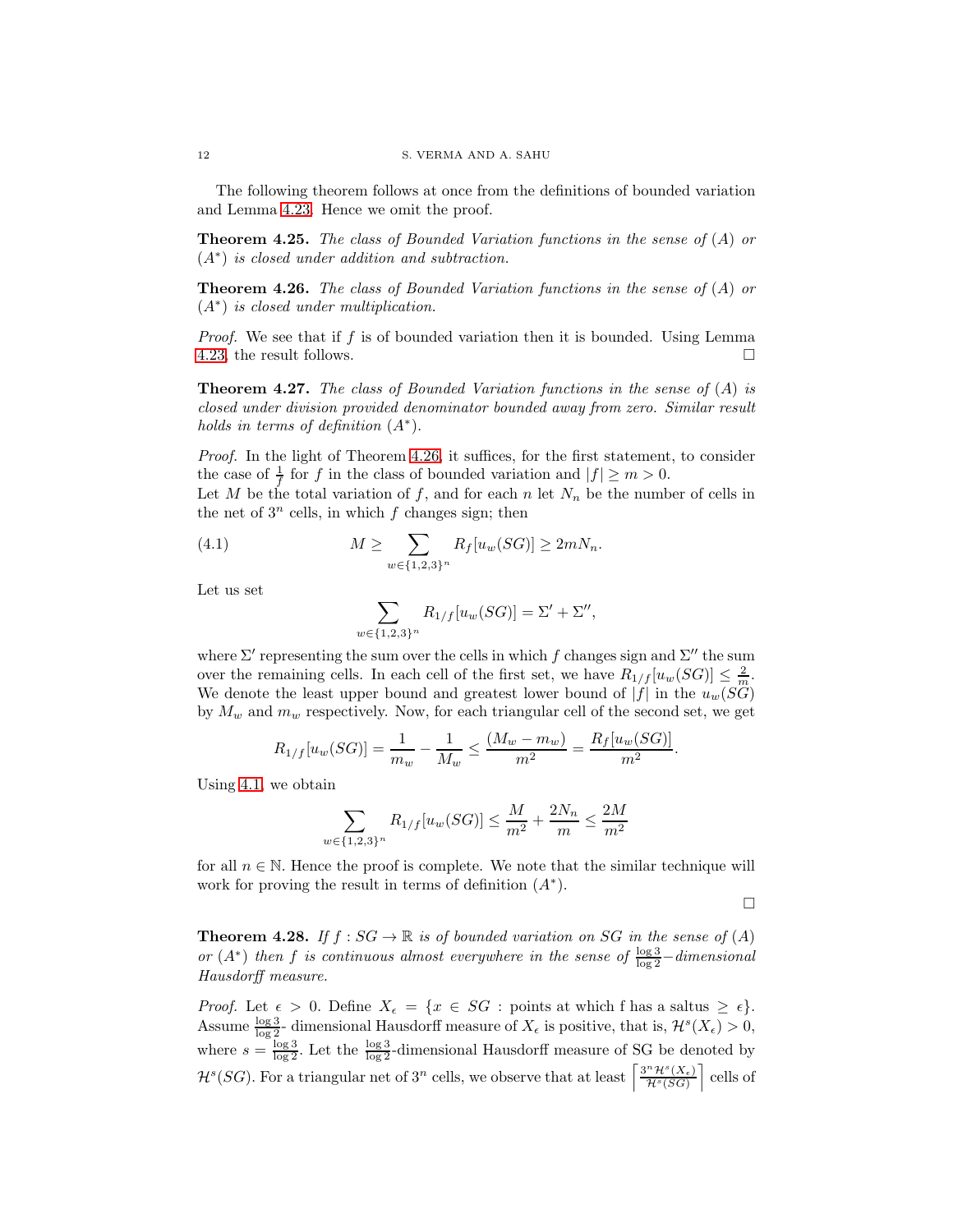the triangular net must contain points of  $X_{\epsilon}$ , where  $\lceil . \rceil$  denotes the ceiling function. Hence, we obtain

$$
\sum_{w \in \{1,2,3\}^n} R_f[u_w(SG)] \ge \left\lceil \frac{3^n \mathcal{H}^s(X_{\epsilon})}{\mathcal{H}^s(SG)} \right\rceil \epsilon,
$$

which is unbounded unless  $\mathcal{H}^s(X_\epsilon)$  is zero. Therefore, if f is of bounded variation in the sense of  $(A)$ ,  $\mathcal{H}^s(X_\epsilon)$  must vanish for every  $\epsilon > 0$ , and by a classical argument, it follows that the discontinuities of f are a set of  $\frac{\log 3}{\log 2}$ -dimensional Hausdorff zero measure. Similarly, we obtain the result for  $(A^*)$ . ). Fig.  $\Box$ 

**Theorem 4.29.** If  $f : SG \to \mathbb{R}$  is continuous and of bounded variation on SG in the sense of (A) or  $(A^*)$  then  $0 < H^s(G_f) < \infty$ , where  $s = \frac{\log 3}{\log 2}$ . In particular,  $\dim_H(G_f) = s.$ 

*Proof.* We only prove the result in terms of definition  $(A)$  because for  $(A^*)$  the result follows immediately on similar lines. Let us first define a mapping  $\mathcal{T}_f : G_f \to SG$ by  $\mathcal{T}_f((t, f(t))) = t$ . Then

$$
\|\mathcal{T}_f((t,f(t))) - \mathcal{T}_f((u,f(u)))\|_2 = \|t - u\|_2 \leq \|(t,f(t)) - (u,f(u))\|_2.
$$

Therefore,  $\mathcal{T}_f$  is a Lipschitz map. Using a properties of Hausdorff measure, we have  $\mathcal{H}^s(\mathcal{T}_f(G_f)) \leq \mathcal{H}^s(G_f)$ . It can be straightforwardly checked that the mapping  $\mathcal{T}_f$ is onto. Hence  $\mathcal{H}^s(G_f) > 0$ .

Now, using a natural covering, we have

$$
\sum_{w \in \{1,2,3\}^n} |F_w|^s \le \sum_{w \in \{1,2,3\}^n} 2^{s/2} \left( \max\left\{ \frac{1}{2^n}, R_f[u_w(SG)] \right\} \right)^s
$$
  

$$
= \sum_{w \in \{1,2,3\}^n} 2^{s/2} \max\left\{ \left( \frac{1}{2^n} \right)^s, (R_f[u_w(SG)])^s \right\}
$$
  

$$
= \sum_{w \in \{1,2,3\}^n} 2^{s/2} \max\left\{ \frac{1}{3^n}, (R_f[u_w(SG)])^s \right\}
$$
  

$$
\le \sum_{w \in \{1,2,3\}^n} 2^{s/2} \max\left\{ \frac{1}{3^n}, R_f[u_w(SG)] \right\},
$$

where  $F_w = u_w(SG) \times R_f[u_w(SG)]$ . Since both  $\sum_{n=1}^{\infty} \frac{1}{3^n}$  and  $\sup_{n \in \mathbb{N}} R_f[u_w(SG)]$ are finite, we deduce that  $\sum_{w \in \{1,2,3\}^n} |F_w|^s < \infty$ . From the hypothesis of bounded variation, the quantity  $\max\{\frac{1}{3^n}, R_f[u_w(SG)]\}$  can be made arbitrarily small. That is, for any  $\delta > 0$ , one can choose *n* large enough such that

$$
|F_w| \le 2^{s/2} \max\left\{\frac{1}{3^n}, R_f[u_w(SG)]\right\} \le \delta.
$$

Therefore,  $\mathcal{H}_{\delta}^{s}(G_f) \leq \sum_{w \in \{1,2,3\}^n} |F_w|^s < \infty$ . Consequently,  $\mathcal{H}^{s}(G_f) < \infty$ .

## 5. Conclusion

We introduced a new definition of bounded variation on the Sierpinski gasket. In the light of Note [4.12,](#page-8-0) we claim that our approach is different from that of  $[2]$ , and also very useful in applications. In the paper, we proved various properties of a bounded variation function analogous to univariate real-valued case. We believe